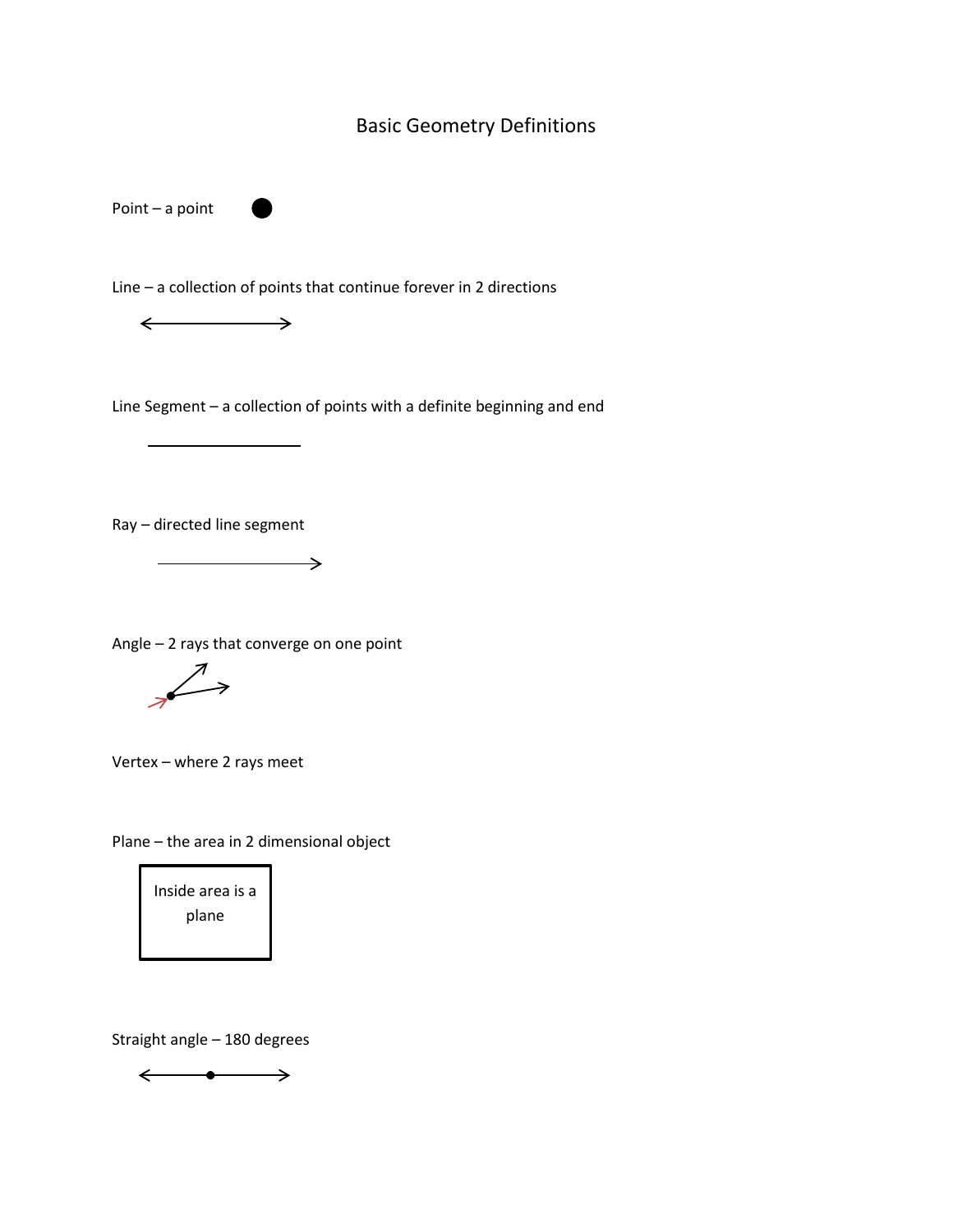Right angle – 90 degrees



Acute angle – smaller than 90 degrees

$$
\swarrow
$$

Obtuse angle – larger than 90 degrees

 $\blacktriangledown$ →

Complementary – 2 angles added together equal 90 degrees



Supplementary – 2 angles added together equal 180 degrees



Intersecting lines – 2 lines that intersect at 1 point

 $\begin{picture}(180,170)(-10,170)(-10,170)(-10,170)(-10,170)(-10,170)(-10,170)(-10,170)(-10,170)(-10,170)(-10,170)(-10,170)(-10,170)(-10,170)(-10,170)(-10,170)(-10,170)(-10,170)(-10,170)(-10,170)(-10,170)(-10,170)(-10,170)(-10,170)(-10,170)(-10,170)(-10,170$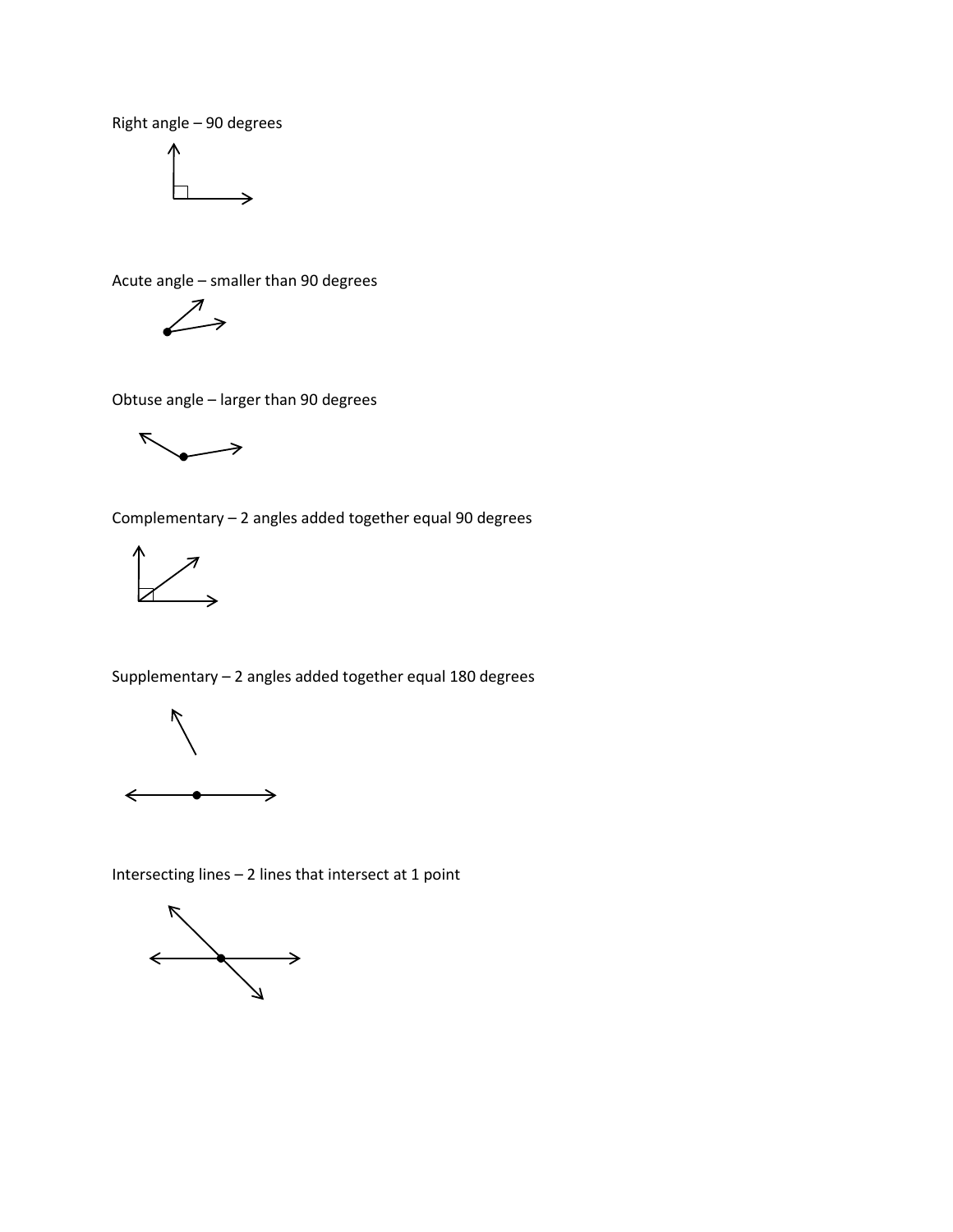Parallel lines – 2 lines in the same plane that do not intersect



Perpendicular lines – are 2 lines that intersect and form 2 right angles



Vertical angles – 2 intersecting lines creating vertical angles opposite from each other



Polygon – a shape that is many sided (all the sides have to be straight lines)

Triangle – 3 sided figure



Equilateral – all sides are the same

Equiangular – all angles are the same



Isosceles – two sides are the same size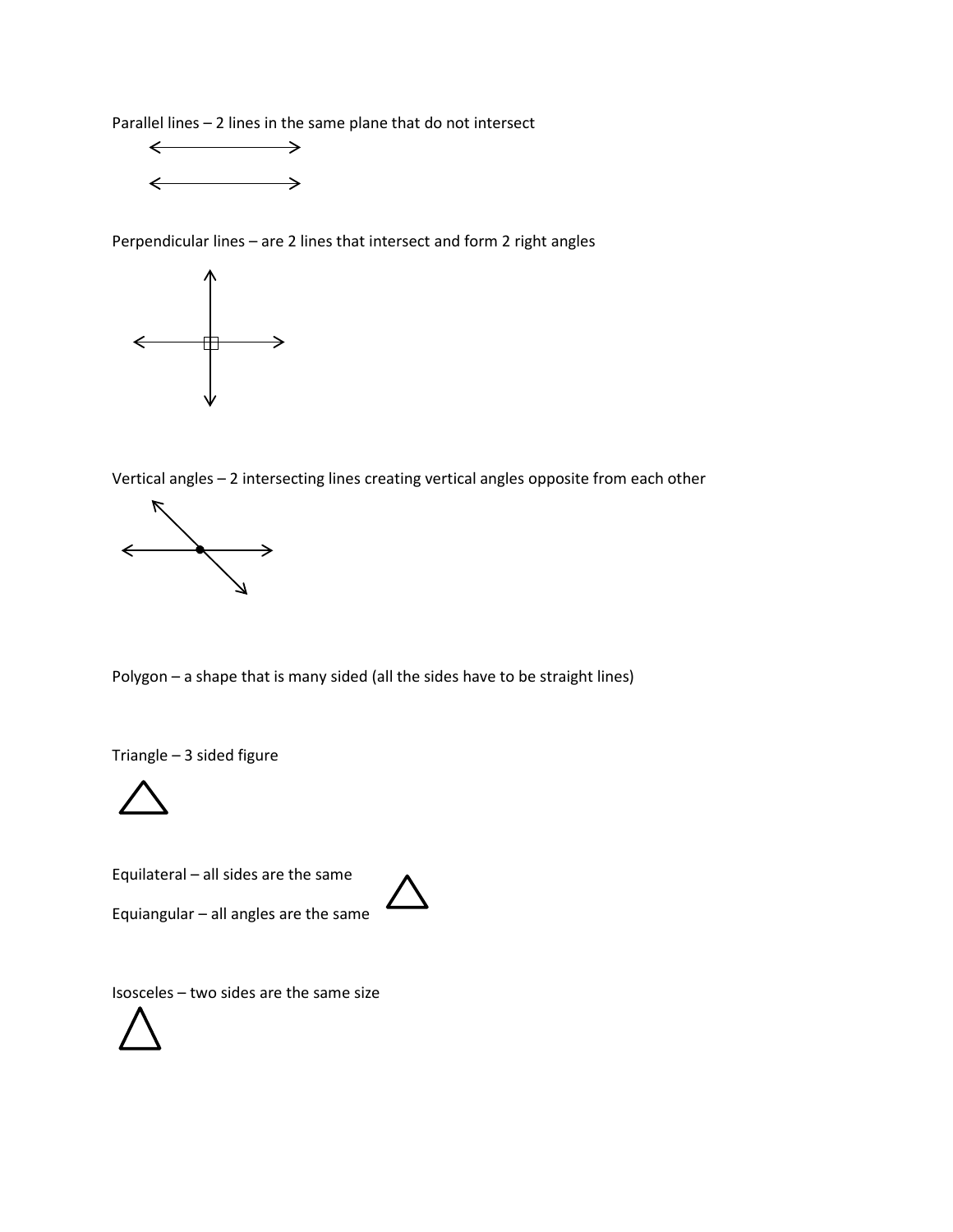Scalene – all the sides are different



Acute – all 3 angles are less than 90 degrees



Obtuse – 1 angle is greater than 90 degrees



Right – 1 angle is 90 degrees



Quadrilateral – 4 sided figure



Trapezoid – 2 sides of the 4 are parallel



Parallelogram – opposite sides are parallel



Rectangle – parallelograms with right angles